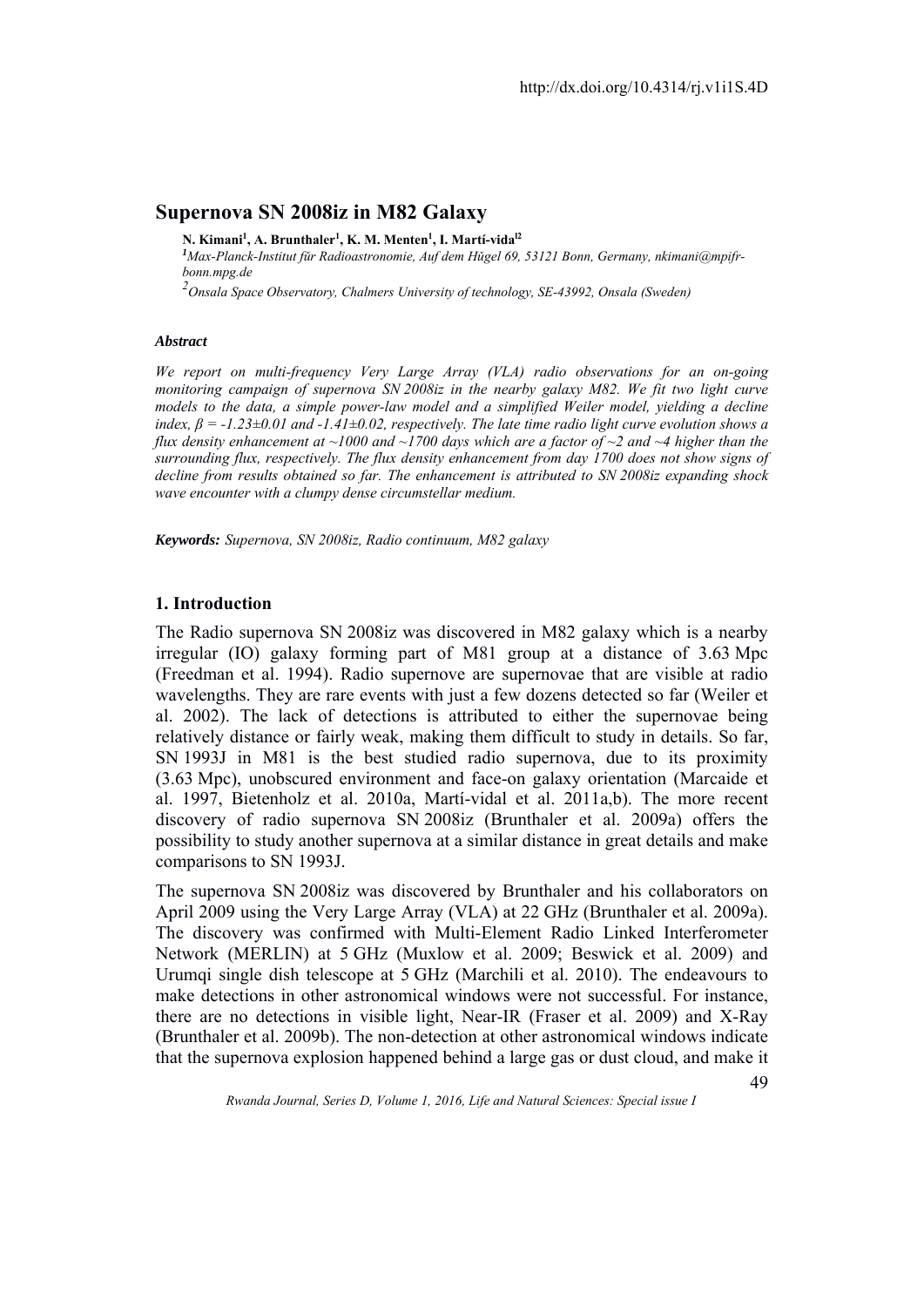hard to classify the supernova. However, since type Ia supernova are not known to show strong radio emission, SN 2008iz is most likely a core collapse supernova i.e. either Type Ib/c or Type II (Brunthaler et al. 2009b).

SN 2008iz is located in M82 galaxy at RA  $09h55m51s.551$  and DEC  $69s40'$  45".792 (J2000, Brunthaler at al. 2009b). This position is 2.5'' (43 pc assuming a distance of 3.6 Mpc) SW of the photometric center of M82 based on 2.2 μm peak (Weiß et al. 2001). From their monitoring projects, it was found that the supernova explosion date is estimated to be 18 Feb 2008±6 days (Marchili et al. 2010).

The VLBI study reveals the expansion velocity of SN 2008iz to be approximately 21,000 kms-1 making it one of the fastest expanding radio supernova and also show a self-similar behaviour (Brunthaler et al. 2010). The self-similarity describes that the source shows similar structure on all scales when scaled to the same resolution. The derived spectral index in radio is  $\alpha = -1.08 \pm 0.08$  (Brunthaler et al. 2010) and the deceleration index (*m*), which indicates that the deceleration of the supernova is 0.89 (Brunthaler et al. 2010, Marchili et al. 2010). Both Brunthaler et al (2010) and Marchili et al. (2010), find that synchrotron self-absorption (SSA) is not important when modelling SN 2008iz.

Multi-frequency measurements of the radio light-curves and their time dependent evolution help in understanding important information such as the density and structure of the circumstellear medium (CSM), evidence for possible binary companions, clumpiness or filamentation in the pre-supernova wind, and presupernova mass loss rates. We present a multi-frequency VLA evolution results of SN 2008iz for a period of 7yrs since its explosion. We also combine our observations with other archival data to get a comprehensive picture of its radio light curve evolution. In this paper, we describe the monitoring and data reduction process in section 2. In section 3 we present the multi-frequency light-curve results. In section 4 we discuss the results while in section 5, we present a brief summary.

# **2. Observations and Data calibration**

The radio monitoring campaign was conducted with the VLA, at L (1.4 GHz), C (4.8 GHz), X (8.4 GHz), K (22.3 GHz) and Q-bands (43.2 GHz) to trace the evolution of the radio emission from supernova SN 2008iz since its discovery. The observation was done in the standard continuum observation mode with a total bandwidth of 128 MHz, each in dual circular polarization. Flux density measurements were derived using calibrator 3C48 and phase referenced against calibrator J1048+7143. The flux calibrator was observed for a total time of 2 minutes in each observation. The observation used a switching cycle of six minutes, spending on average 1 minute on the phase calibrator and 5 minutes on M82. The cycles were repeated 5 times over the observation, yielding an integration time of □25 minutes on M82 at each frequency.

The last epoch of VLA observations on 23 Jan 2014 is an observation done in search of a newly discovered supernova SN 2014j at C and K-bands in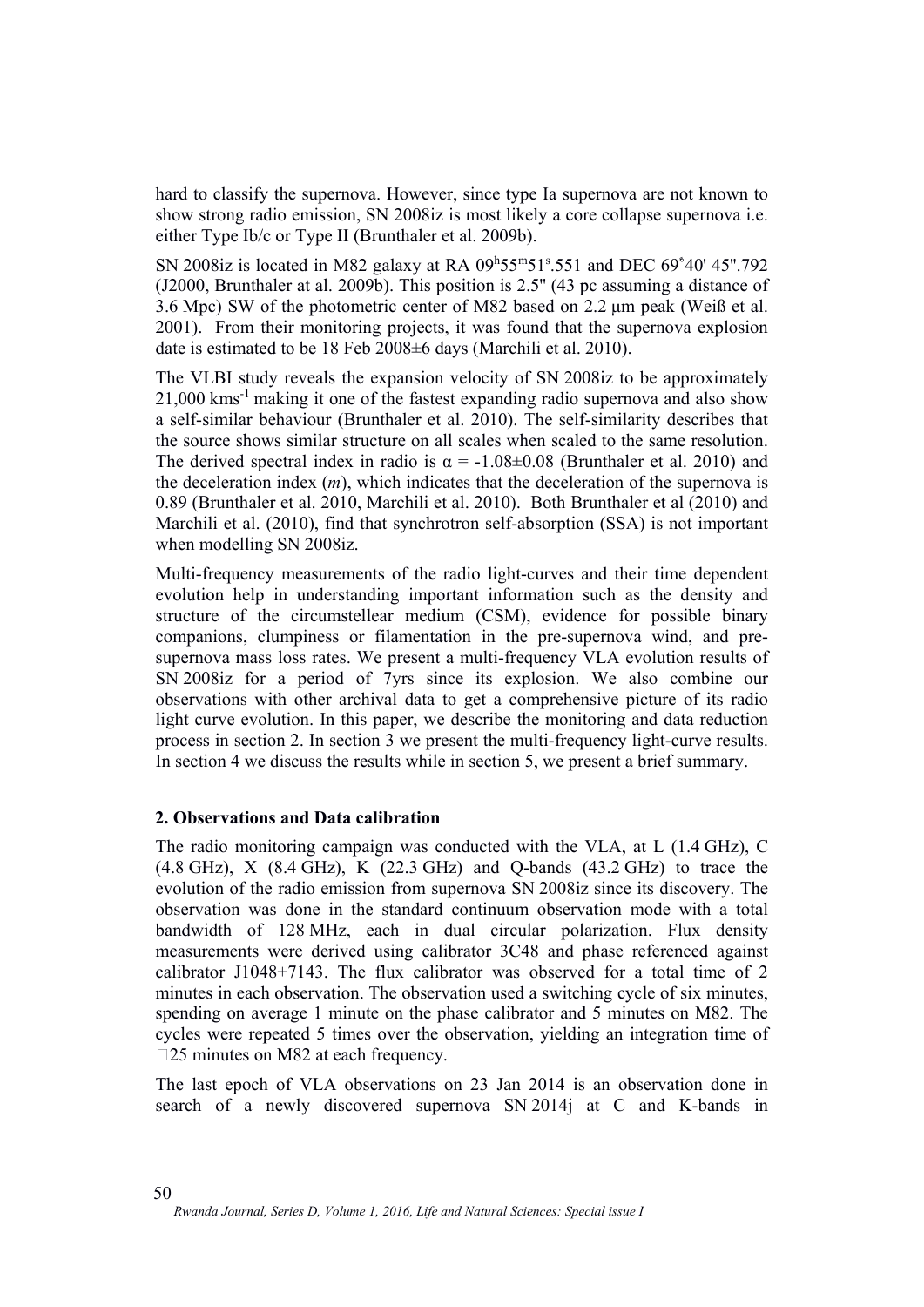configuration AB. The data was taken in the standard continuum observation mode with a total bandwidth of 128 MHz, each in dual circular polarization. The flux calibrator 3C48 was observed for a total time of 3 minutes. The observation used a switching cycle of 9 minutes, spending an average time of 30 seconds on the phase calibrator J1048+7143 and 8 minutes on M82. The cycle was repeated 4 times over the observation, yielding an integration time of approximately 32 minutes on M82 at both frequencies.

### **3. Results**

The standard data reduction steps and packages in AIPS are used in data reduction and calibration process. Inorder to reduce the contribution of galactic continuum flux emission to the SN 2008iz flux density, we restrict the interferometric  $(u,v)$ distance to >30kλ. The AIPS task 'JMFIT' is used to determine the flux density by fitting a 2D Gaussian fit to the visually identified compact SN 2008iz source. The flux density errors are derived by adding in quadrature the formal errors from the 2D Gaussian fit, a 5% uncertainty error due to continuum interference, and the difference between peak and integrated flux values. The 'GNUPLOT' package is used to fit the results using equations 1 and 2.

### **4. Discussion**

The light curve of the optically-thin regime of SN 2008iz is well fit by a power-law of the form shown by equation 1, especially at 22.3 GHz which is our best sampled observation (see Fig. 1)

$$
S = K_o(t - t_o)^\beta \tag{1}
$$

where  $K_0$  is a scaling factor, t is the number of days since the explosion, to is the explosion day (18 Feb 2008), and the power-law decline index, β, which describes the observed flux density decline in the optically-thin regime at a later evolution date. The parameter β is often affected by both the spectral index, α, and the opacity τ, an indication of high environmental dependence. Using our data, we fit a single β value for the optically-thin regime excluding the last 3 epochs of our observations whose flux density values are beyond the expected values at this time. We also fit different K<sub>0</sub> for each frequency which results in a  $\beta = -1.23 \pm 0.01$ .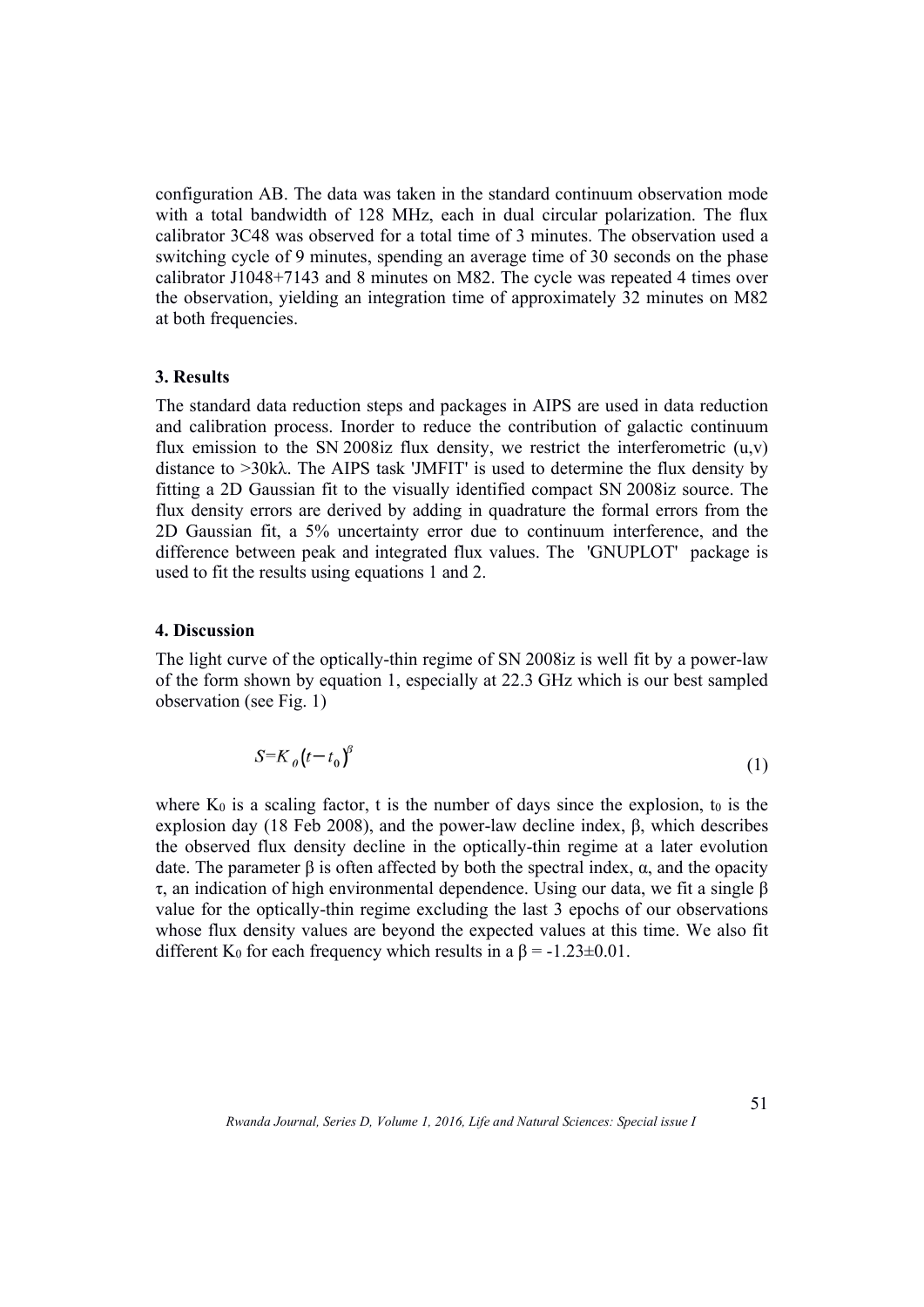

*Figure 1: The multi-frequency light curve of SN 2008iz. The Merlin 5 GHz data were obtained from Beswick et al. (2009), the urumqi 5 GHz data from Marchili et al. (2010).* 

The values of  $K_0$  which appear to decrease with increasing frequency are  $K_{0(1.4GHz)}$  =  $(1.06\pm0.1)\times10^5$ ,  $K_{0(4.8GHz)} = (5.19\pm0.6)\times10^4$ ,  $K_{0(8.4GHz)} = (3.80\pm0.4)\times10^4$ ,  $K_{0(22.3GHz)}$  $= (1.76 \pm 0.4) \times 10^4$  and K<sub>0(43.2GHz)</sub> =  $(4.02 \pm 0.6) \times 10^3$ . Fig. 2 shows the normalized average spectrum of the variation of  $K_0$  with frequency in the optically thin regime. The sudden decrease of  $K_0$  value at 43.2 GHz could be attributed to the supernova aging.





52 *Rwanda Journal, Series D, Volume 1, 2016, Life and Natural Sciences: Special issue I*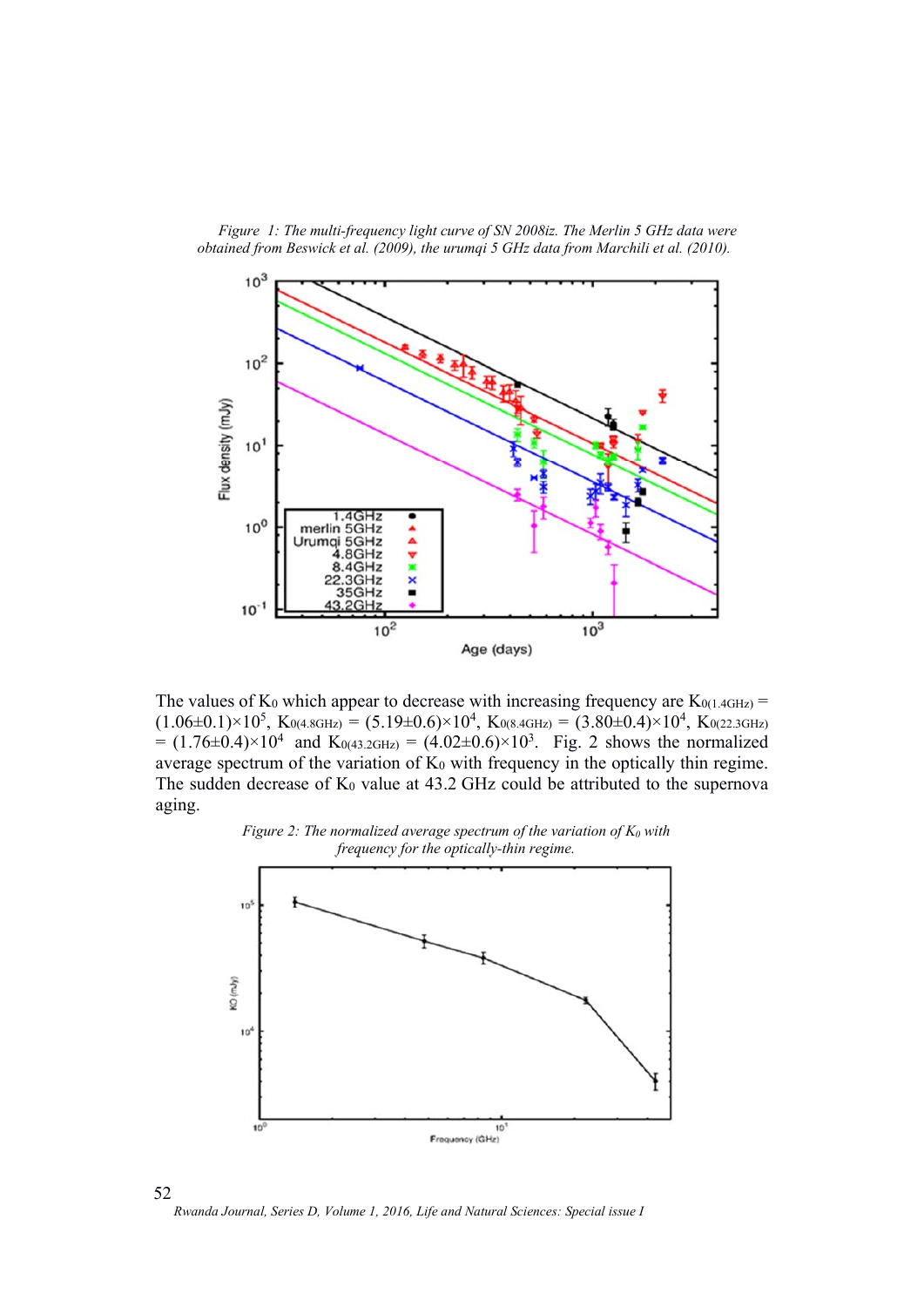To fit the complete supernova light curve model from out data was impossible since we only have one 22.3 GHz observation in the optically-thick regime as confirmed by Marchili et al (2010). We therefore made use of the best fit results of the simplified weiler model (equation 2) as submitted by Marchili et al. (2010) at 5 GHz. The model assumes the CSM distribution is homogeneous (i.e. there is no clumpy CSM) and do not consider SSA because it is insignificant. The fit parameters are K<sub>1</sub> =  $(2.14\pm0.04)\times10^5$  mJv,  $\beta$  = -1.43 $\pm$ 0.05, t<sub>0</sub> = 18 Feb 2008, K<sub>2</sub> =  $(11.0\pm0.7)\times10^5$ ,  $\delta = -2.65 \pm 0.10$  and from Brunthaler et al. (2010), we make use of the spectral index  $\alpha = -1.08 \pm 0.08$ . The simplified Weiler model fit to all frequencies at the same time is shown in Fig. 3, with  $\beta$  being a free parameter, yielding  $\beta$  = - $1.41 \pm 0.02$ .

$$
S_{(v)}=K \int \frac{v}{6GHz} \int \left(\frac{t-t_0}{1 \, day}\right)^v e^{-\tau}
$$
 (2)

where  $K_1$  is the flux density at 5 GHz one day after the explosion, while  $\alpha$  is the spectral index of the emission in the optically-thin regime. The parameters  $\beta$ , to and t are as indicated in equation 1 above, while  $\tau$  is the opacity of the thermal electrons of the CSM to the radio emission which is modeled as

 $\mathbf{z}$ 

$$
\tau = K_2 \left(\frac{v}{6GHz}\right)^{2.1} \left(\frac{t - t_0}{1 \, day}\right)^{6}
$$
\n
$$
\tag{3}
$$

where  $K_2$  is the uniform free-free absorption (FFA) value at 5 GHz one day after the explosion, while  $\delta$  is the absorption decline index related to the CSM radial density profile derived as  $\delta = \alpha - \beta - 3$ . The exponent of -2.1 corresponds to the spectral dependence of FFA by thermally ionized gas in the radio regime.

The light curve indicates a flux enhancement at 1000 and 1700 days after the explosion (Fig. 4). The enhancement after day 1700 is detected at all frequencies and does not show signs of decline from the observations done so far. This indicates that the supernova shock-wave is encountering dense CSM which must be remnants of winds of SN 2008iz's progenitor star.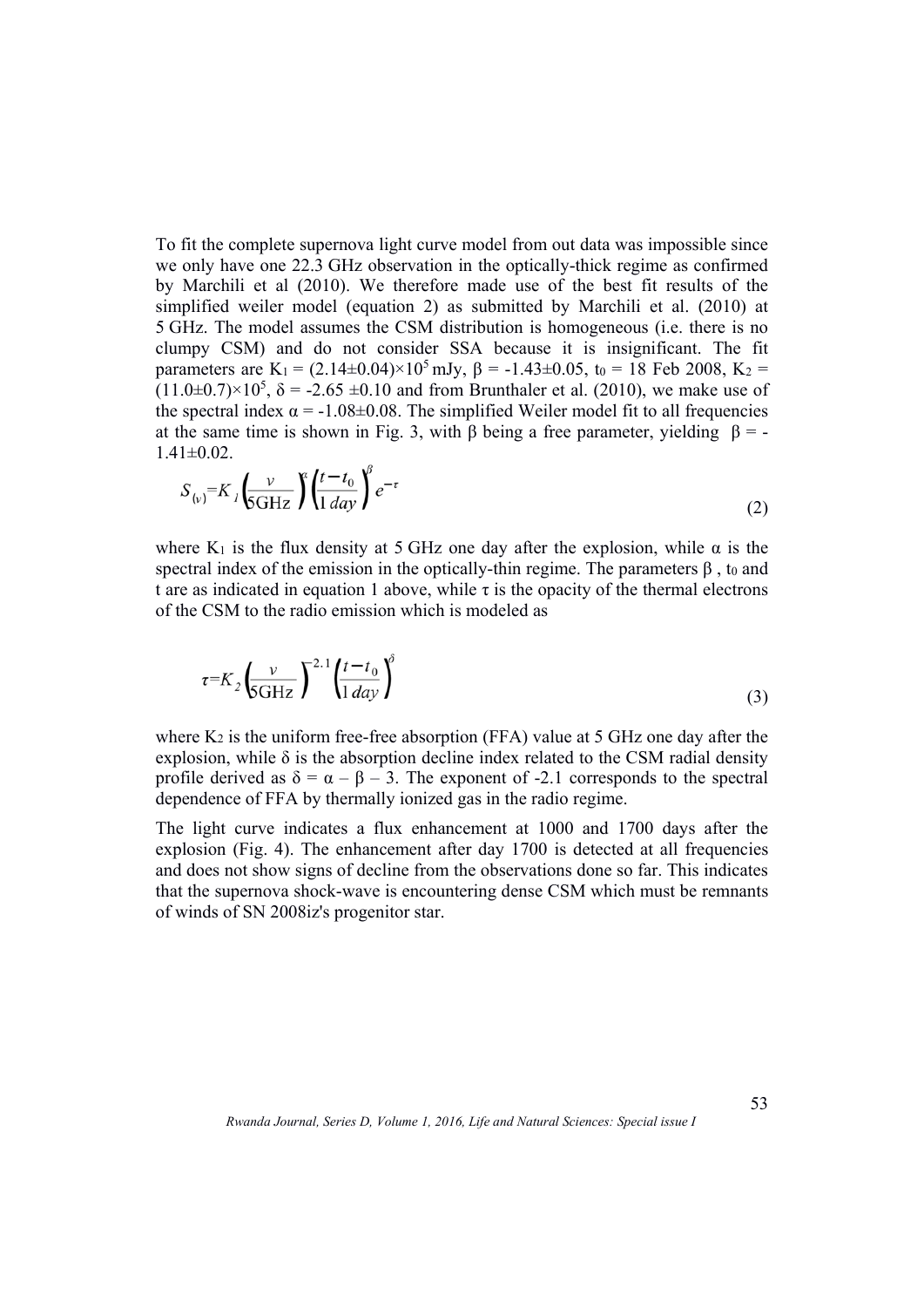*Figure 3: The multi-frequency light curve of SN 2008iz. The Merlin 5 GHz data were obtained from Beswick et al. (2009), the urumqi 5 GHz data from Marchili et al. (2010).* 



The power-law decline index of the light curve of SN 2008iz over the first 1000 days after the explosion is  $\beta = -1.23 \pm 0.01$  and  $-1.41 \pm 0.02$  for the two models fitted above. This value is steeper than that derived for SN 1993J ( $\beta$  = -0.93) due to different processes in the supernovae, such as SSA being important in modelling SN 1993J light curve, but not in SN 2008iz (e.g. Weiler et al. 2002, Weiler et al. 2010). Montes et al (1998) also find a much flatter β value of -0.73 for SN 1980K, with an inclusion of SSA in their model. However, supernova SN 1986J was reported to have a power-law index  $β = -1.18$  (Weiler et al., 1990), with SSA reported not to be significant in this supernova, making it a better comparison for SN 2008iz.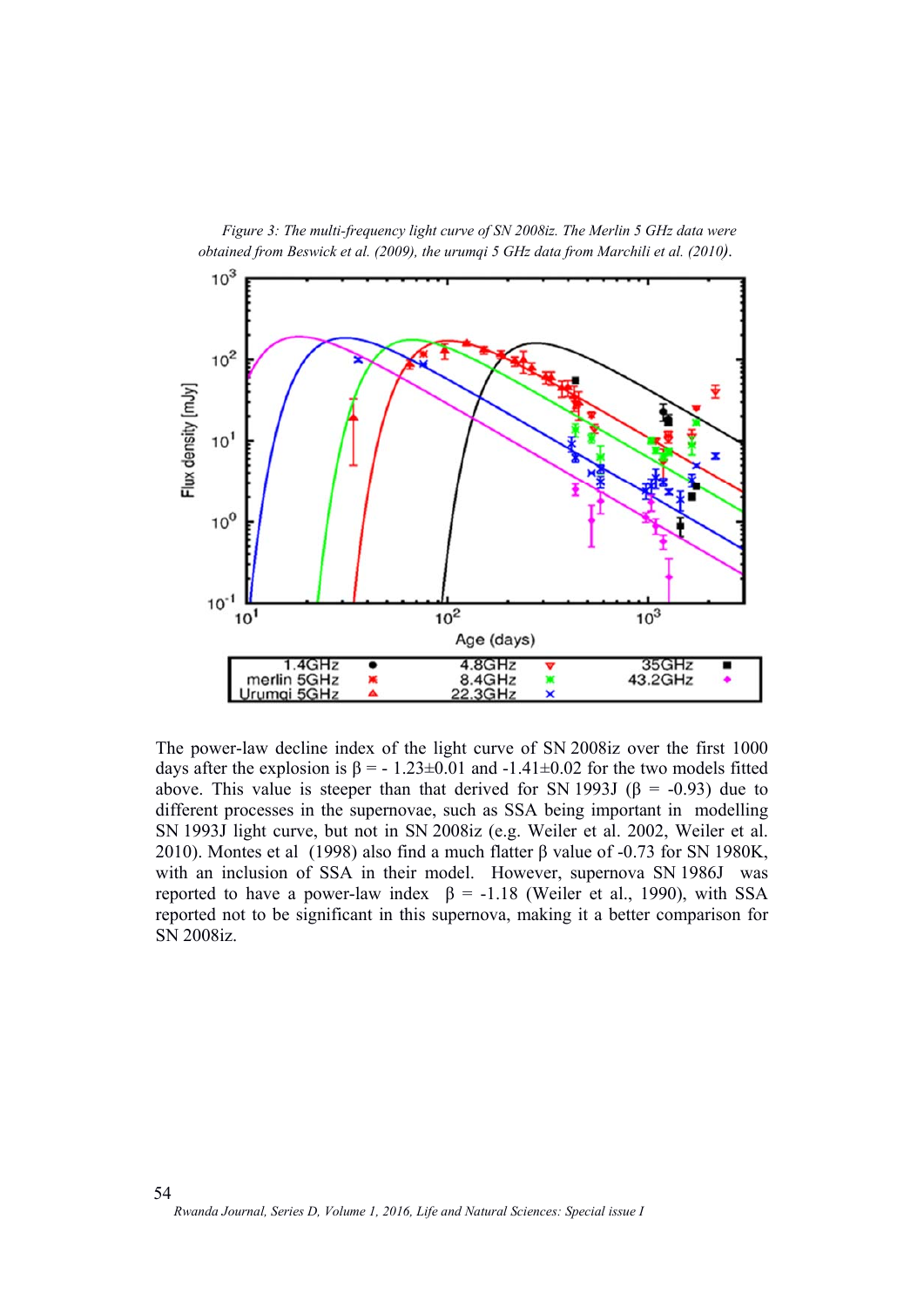

*Figure 4: A zoom into our best sampled 22.3 GHz light curve between days 970 to 2200. The flux density enhancement at 1700 days was detected in both VLA and VLBA results*

## **5. Summary**

We report on multi-frequency VLA radio datasets for an on-going monitoring campaign of SN 2008iz. We fit two models to the data, a simple power-law and a simplified Weiler model, yielding

 $β = -1.23±0.01$  and  $-1.41±0.02$  respectively. The derived steep β values as the supernova shock wave interacts with CSM indicate a significant drop in the circumstellar medium density. The light curve also uncovers a flux density enhancements at  $\sim$ 1000 and  $\sim$ 1700 days since the explosion. The observed flux density increase is attributed to an increase in the number density of shocked CSM electrons as the expanding shock wave encounters a clumpy denser medium. The medium is expected to be the remnant of winds of SN 2008iz's progenitor star. Therefore, a continued multiwavelength observation of SN 2008iz will offer more information on the nature of the dense circumstellar medium and also give an indications on the behaviour of its progenitor star.

**Acknowledgement:** *N. Kimani was supported for this research through a stipend from the International Max Planck Research School (IMPRS) for Astronomy and Astrophysics at the Universities of Bonn and Cologne.*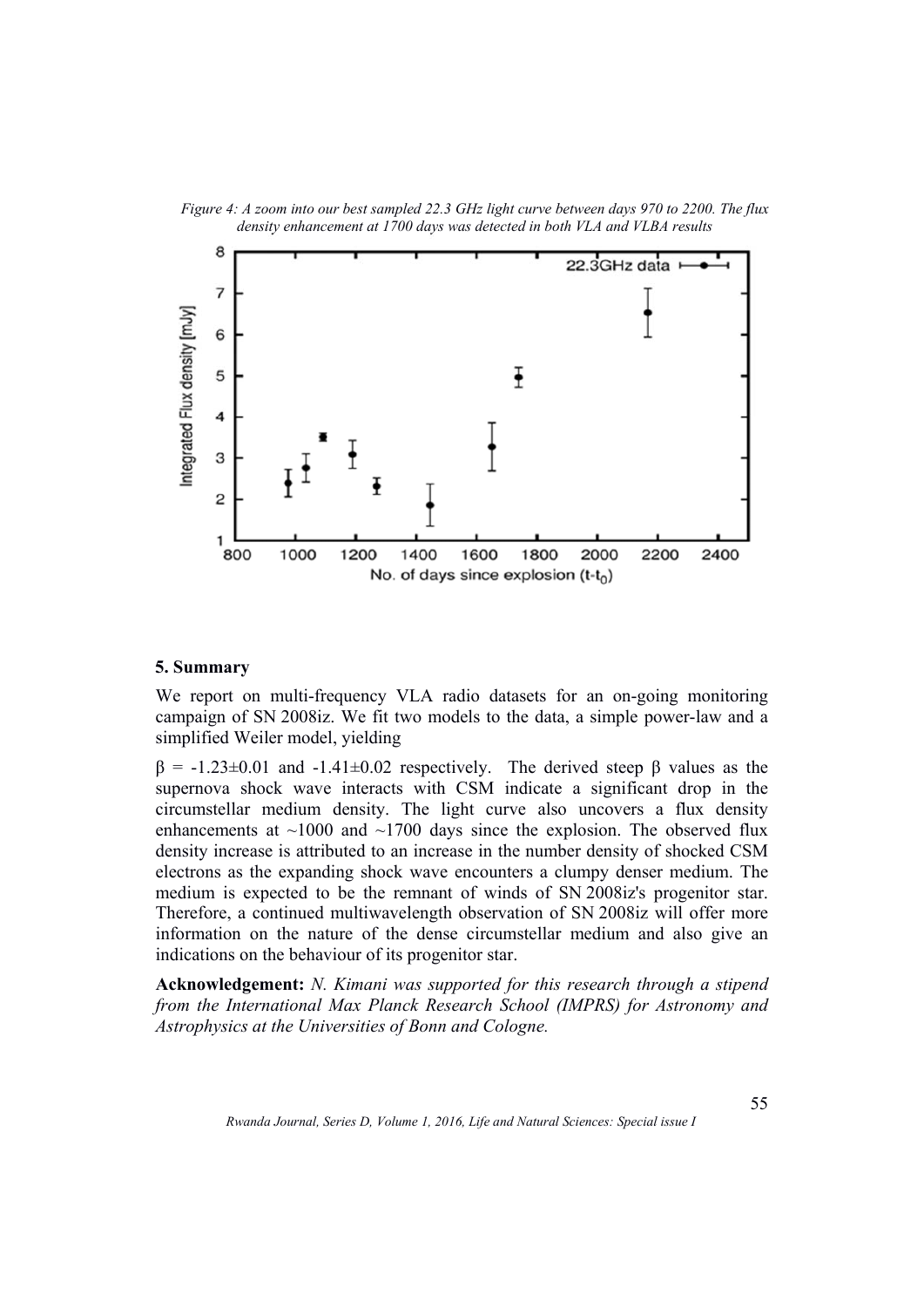#### **References**

- Beswick, R. J., Muxlow, T. W. B., Pedlar, A., et al. (2009). Observations of the bright radio transient in M82: a new radio supernova? *The Astronomer's Telegram*, 2060
- Bietenholz, M. F., Bartel, N., Rupen, M. P. (2010). Supernova 1986J Very Long Baseline Interferometry. II. The Evolution of the Shell and the Central Source, *The Astrophysical Journal (ApJ)*, 712,1057
- Brunthaler, A., Menten, K. M., Reid, M. J., et al. (2009a). Observations of the new transient radio source in the central region of M82, *The Astronomer's Telegram*, 2020
- Brunthaler, A., Menten, K. M., Reid, M. J., et al. (2009b). Discovery of a bright radio transient in M82: a new radio supernova? *Astronomy and Astrophysics (A&A)*, 499, L17
- Brunthaler, A., Martí-Vidal, I., Menten, K. M., et al. (2010). VLBI observations of SN2008iz. I. Expansion velocity and limits on anisotropic expansion, *Astronomy and Astrophysics (A&A)*, 516, A27
- Fraser, M., Smartt, S. J., Crockett, M., et al. (2009). Gemini-NIRI K-band observations of the sites of two recent radio transients in M82,*The Astronomer's Telegram*, 2131
- Freedman, W. L., Hughes, S. M., Madore, B. F., et al. (1994). The Hubble Space Telescope Extragalactic Distance Scale Key Project. 1: The discovery of Cepheids and a new distance to M81, *The Astrophysical Journal (ApJ)*, 427, 628
- Marcaide, J. M., Alberdi, A., Ros, E., et al. (1997). Limit to the radio emission from a putative central compact source in SN1993J, *The Astrophysical Journal (ApJ),* 486, 31
- Marchili, N., Martí-Vidal, I., Brunthaler, A., et al. (2010). The radio lightcurve of SN2008iz in M82 revealed by Urumqi observations, *Astronomy and Astrophysics (A&A)*, 509, A47
- Martí-Vidal, I., Marcaide, J. M., Alberdi, A., et al. (2007). 8.4GHz VLBI observations of SN2004et in NGC6946, *Astronomy and Astrophysics (A&A)*, 470, 1071